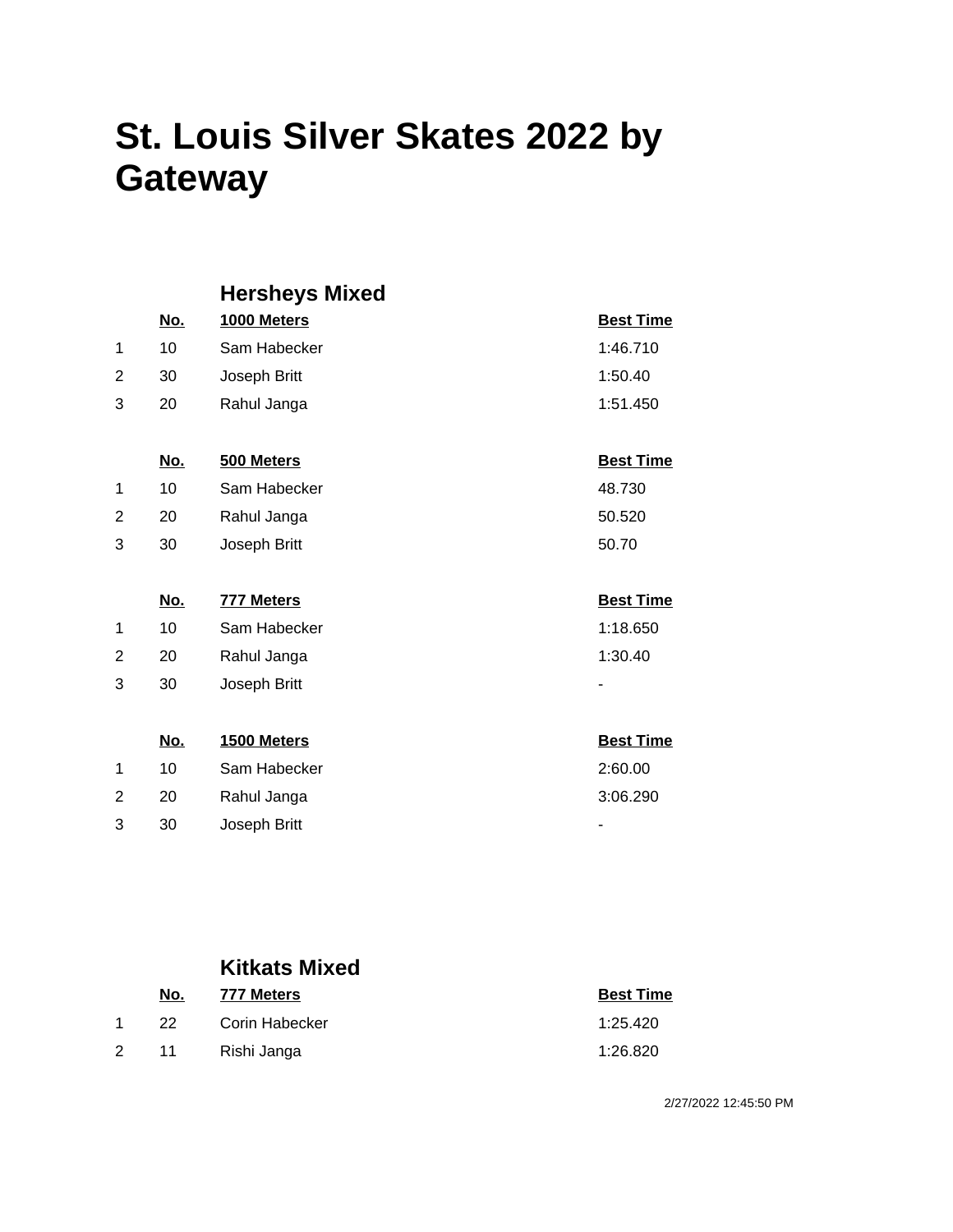| 3 | 44 | Ethan Sonn             | 1:26.840 |
|---|----|------------------------|----------|
| 4 | 66 | Eric Miranda           | 1:27.20  |
| 5 | 33 | Sophia Ashley-Martin   | 1:27.480 |
| 6 | 55 | Alexander Bruner       | 1:28.210 |
| 7 | 88 | <b>Charlie Summers</b> | 1:28.290 |
| 8 | 77 | Robert "Joey" Dodson   | 1:30.980 |

|   | <u>No.</u> | 500 Meters             | <b>Best Time</b> |
|---|------------|------------------------|------------------|
| 1 | 22         | Corin Habecker         | 53.970           |
| 2 | 33         | Sophia Ashley-Martin   | 54.810           |
| 3 | 77         | Robert "Joey" Dodson   | 55.880           |
| 4 | 44         | Ethan Sonn             | 55.970           |
| 5 | 55         | Alexander Bruner       | 56.120           |
| 6 | 11         | Rishi Janga            | 56.180           |
| 7 | 66         | Eric Miranda           | 56.430           |
| 8 | 88         | <b>Charlie Summers</b> | 56.460           |

|                | <u>No.</u> | 1000 Meters            | <b>Best Time</b> |
|----------------|------------|------------------------|------------------|
| 1              | 22         | Corin Habecker         | 1:51.970         |
| 2              | 11         | Rishi Janga            | 1:52.620         |
| 3              | 44         | Ethan Sonn             | 1:54.290         |
| $\overline{4}$ | 66         | Eric Miranda           | 1:54.50          |
| 5              | 33         | Sophia Ashley-Martin   | 1:54.770         |
| 6              | 88         | <b>Charlie Summers</b> | 1:56.120         |
| 7              | 55         | Alexander Bruner       | 1:57.270         |
| 8              | 77         | Robert "Joey" Dodson   | 2:09.530         |

### **Milky Ways Mixed**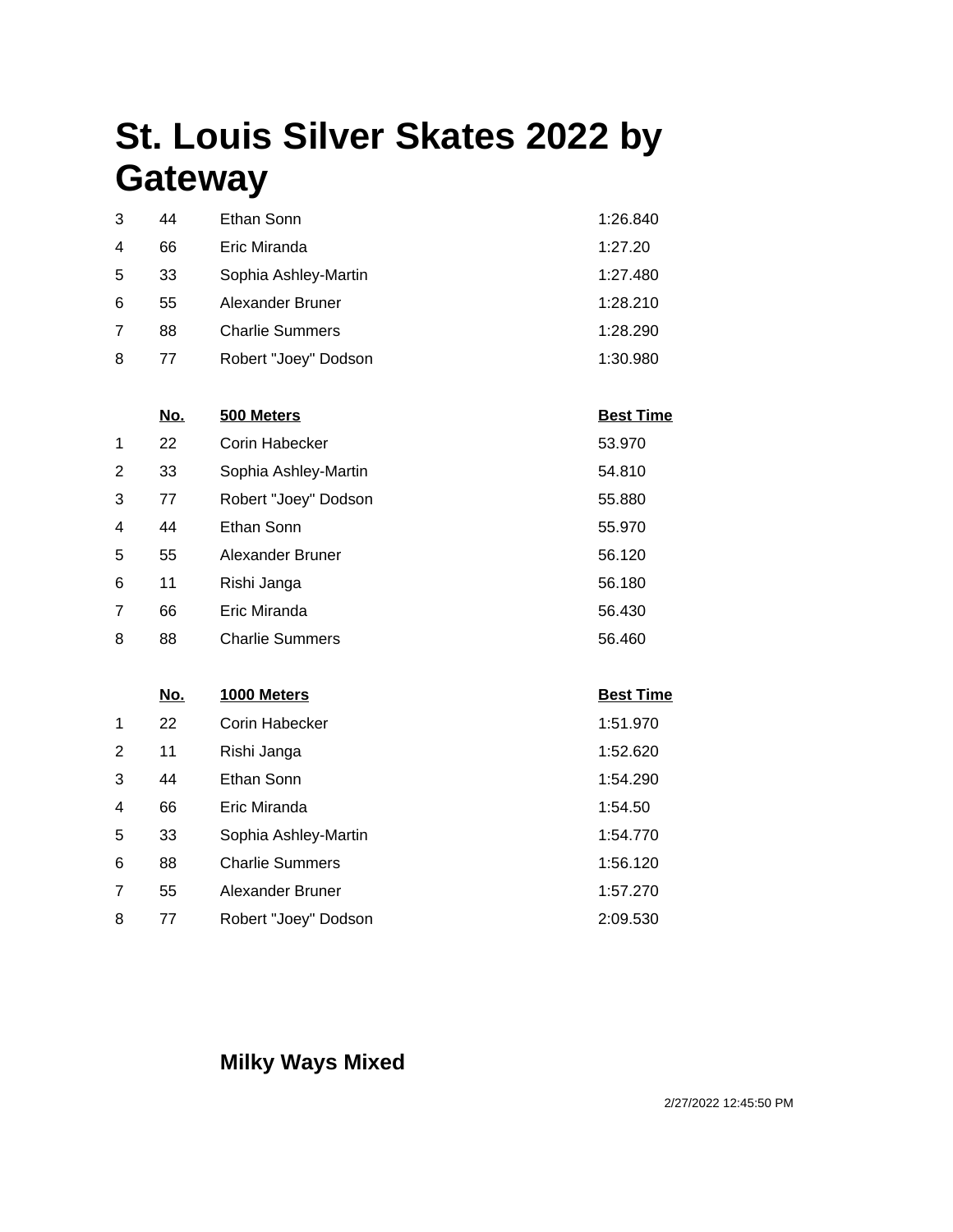|                | <u>No.</u> | 333 Meters     | <b>Best Time</b> |
|----------------|------------|----------------|------------------|
| 1              | 24         | Logan Young    | 40.460           |
| 2              | 2          | Elle Yonker    | 42.020           |
| 3              | 13         | Andrew Sonn    | 42.160           |
| $\overline{4}$ | 35         | Victor Li      | 43.10            |
| 5              | 46         | Joel Kittredge | 44.920           |
| 6              | 68         | Abdullah Sadiq | 47.120           |
| 7              | 57         | Safiya Sadiq   | 50.320           |

|                         | <u>No.</u> | 500 Meters     | <b>Best Time</b> |
|-------------------------|------------|----------------|------------------|
| 1                       | 24         | Logan Young    | 1:00.620         |
| 2                       | 2          | Elle Yonker    | 1:02.090         |
| 3                       | 13         | Andrew Sonn    | 1:02.290         |
| $\overline{\mathbf{4}}$ | 46         | Joel Kittredge | 1:07.20          |
| 5                       | 35         | Victor Li      | 1:08.560         |
| 6                       | 68         | Abdullah Sadiq | 1:10.20          |
| 7                       | 57         | Safiya Sadiq   | 1:13.330         |

|                | <u>No.</u> | 222 Meters     | <b>Best Time</b> |
|----------------|------------|----------------|------------------|
| 1              | 2          | Elle Yonker    | 28.310           |
| 2              | 13         | Andrew Sonn    | 28.450           |
| 3              | 24         | Logan Young    | 28.520           |
| $\overline{4}$ | 46         | Joel Kittredge | 30.570           |
| 5              | 35         | Victor Li      | 30.740           |
| 6              | 68         | Abdullah Sadiq | 32.040           |
| 7              | 57         | Safiya Sadiq   | 33.680           |

#### **M&Ms Mixed**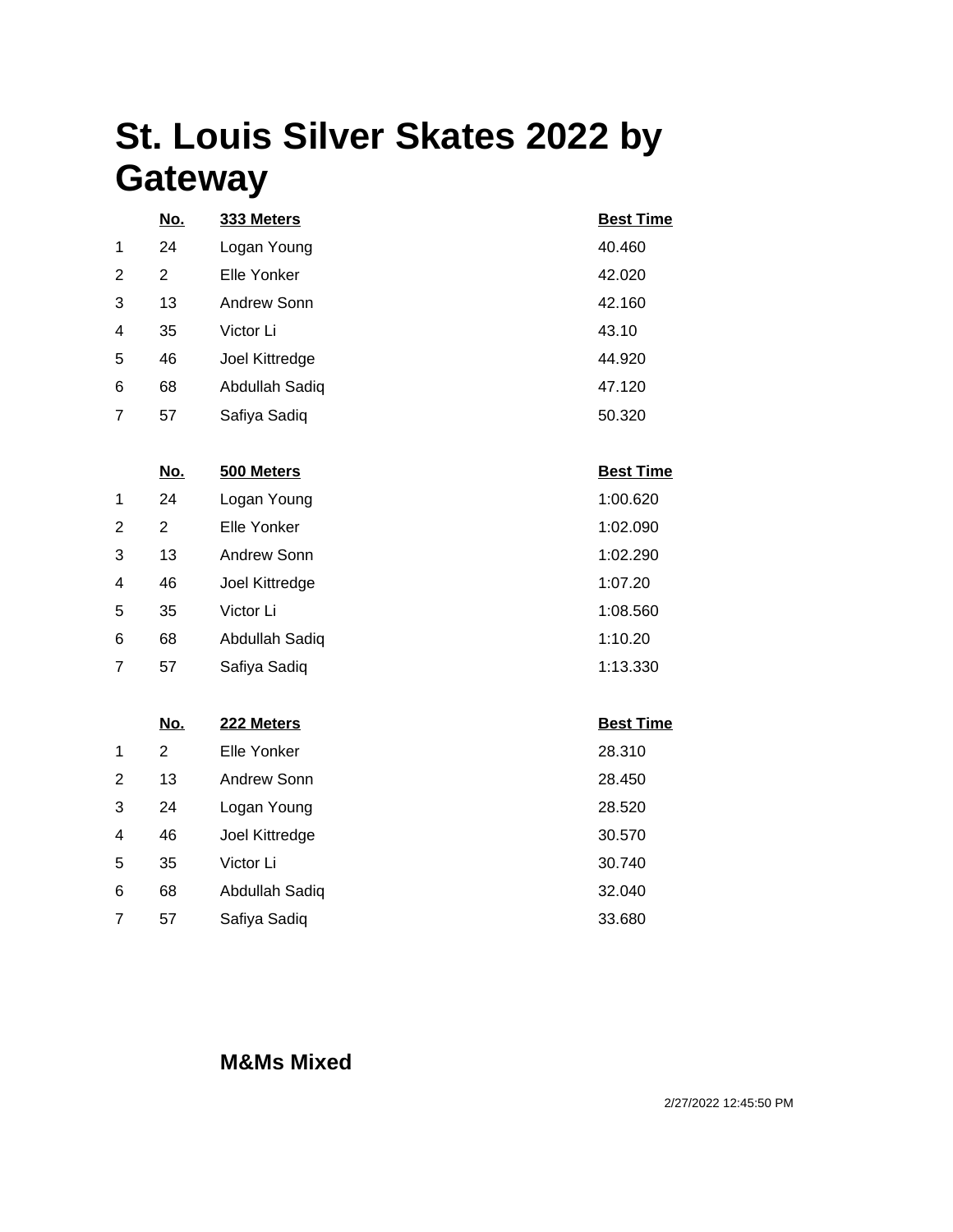| <b>Best Time</b> |
|------------------|
| 44.740           |
| 49.420           |
| 49.590           |
| 50.770           |
| 53.210           |
| 54.650           |
| 55.080           |
|                  |

|                | No. | 500 Meters             | <b>Best Time</b> |
|----------------|-----|------------------------|------------------|
| 1              | 3   | <b>Emily Gingerich</b> | 1:07.560         |
| 2              | 25  | Carlie Miranda         | 1:13.670         |
| 3              | 14  | Elliot Dodson Dodson   | 1:16.40          |
| $\overline{4}$ | 58  | Joey Sample            | 1:18.180         |
| 5              | 36  | Caroline Hensley       | 1:18.590         |
| 6              | 69  | Levi Chiapello         | 1:19.090         |
| 7              | 47  | Danielle Summers       | 1:19.460         |

|   | No. | 222 Meters              | <b>Best Time</b> |
|---|-----|-------------------------|------------------|
| 1 | 3   | <b>Emily Gingerich</b>  | 30.840           |
| 2 | 14  | Elliot Dodson Dodson    | 33.740           |
| 3 | 36  | <b>Caroline Hensley</b> | 34.150           |
| 4 | 25  | Carlie Miranda          | 34.290           |
| 5 | 69  | Levi Chiapello          | 34.710           |
| 6 | 47  | <b>Danielle Summers</b> | 35.770           |
|   | 58  | Joey Sample             | 36.230           |

### **Skittles Mixed**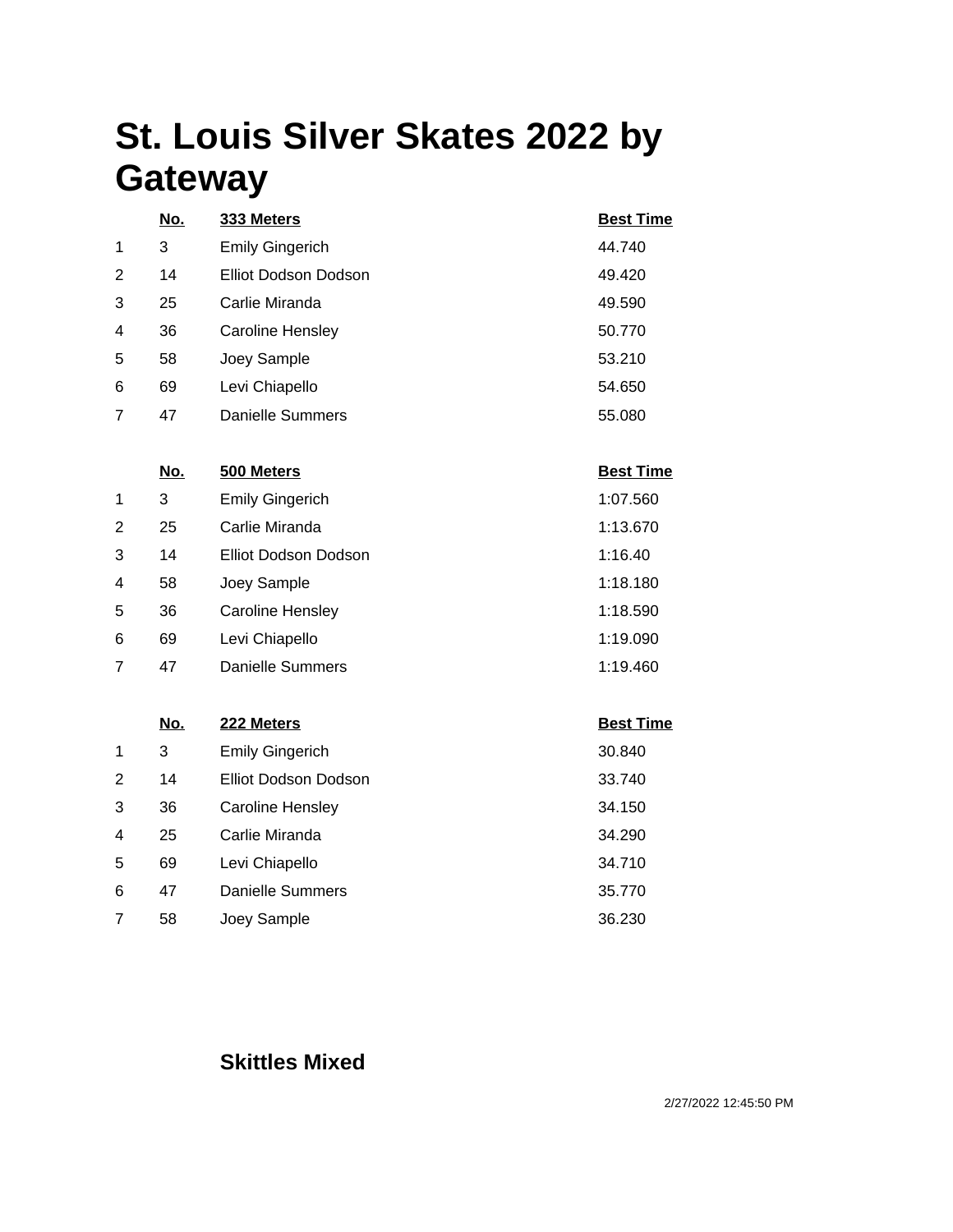|                | <u>No.</u>              | 170 Meters       | <b>Best Time</b> |
|----------------|-------------------------|------------------|------------------|
| 1              | $\overline{\mathbf{4}}$ | Carter Hausman   | 30.120           |
| $\overline{2}$ | 26                      | Graham Shapiro   | 31.060           |
| 3              | 37                      | <b>RJ</b> Martin | 34.20            |
| 4              | 15                      | Stella Shapiro   | 35.080           |
|                |                         |                  |                  |
|                | <u>No.</u>              | 85 Meters        | <b>Best Time</b> |
| 1              | $\overline{4}$          | Carter Hausman   | 15.710           |
| 2              | 26                      | Graham Shapiro   | 16.020           |
| 3              | 15                      | Stella Shapiro   | 16.290           |
| 4              | 37                      | <b>RJ</b> Martin | 19.590           |
|                |                         |                  |                  |
|                | <u>No.</u>              | 255 Meters       | <b>Best Time</b> |
| 1              | 15                      | Stella Shapiro   | 44.020           |
| 2              | $\overline{4}$          | Carter Hausman   | 44.810           |
| 3              | 26                      | Graham Shapiro   | 46.590           |
| 4              | 37                      | <b>RJ</b> Martin | 54.050           |
|                |                         |                  |                  |
|                | <u>No.</u>              | 340 Meters       | <b>Best Time</b> |
| 1              | 15                      | Stella Shapiro   | 59.810           |
| 2              | 26                      | Graham Shapiro   | 1:07.080         |
| 3              | 4                       | Carter Hausman   | 1:12.180         |
| 4              | 37                      | <b>RJ</b> Martin | 1:22.420         |
|                |                         |                  |                  |
|                | <u>No.</u>              | 425 Meters       | <b>Best Time</b> |
| 1              | $\overline{\mathbf{4}}$ | Carter Hausman   | 1:13.260         |
| 2              | 15                      | Stella Shapiro   | 1:13.390         |
| 3              | 26                      | Graham Shapiro   | 1:25.310         |
| 4              | 37                      | <b>RJ</b> Martin | 1:35.570         |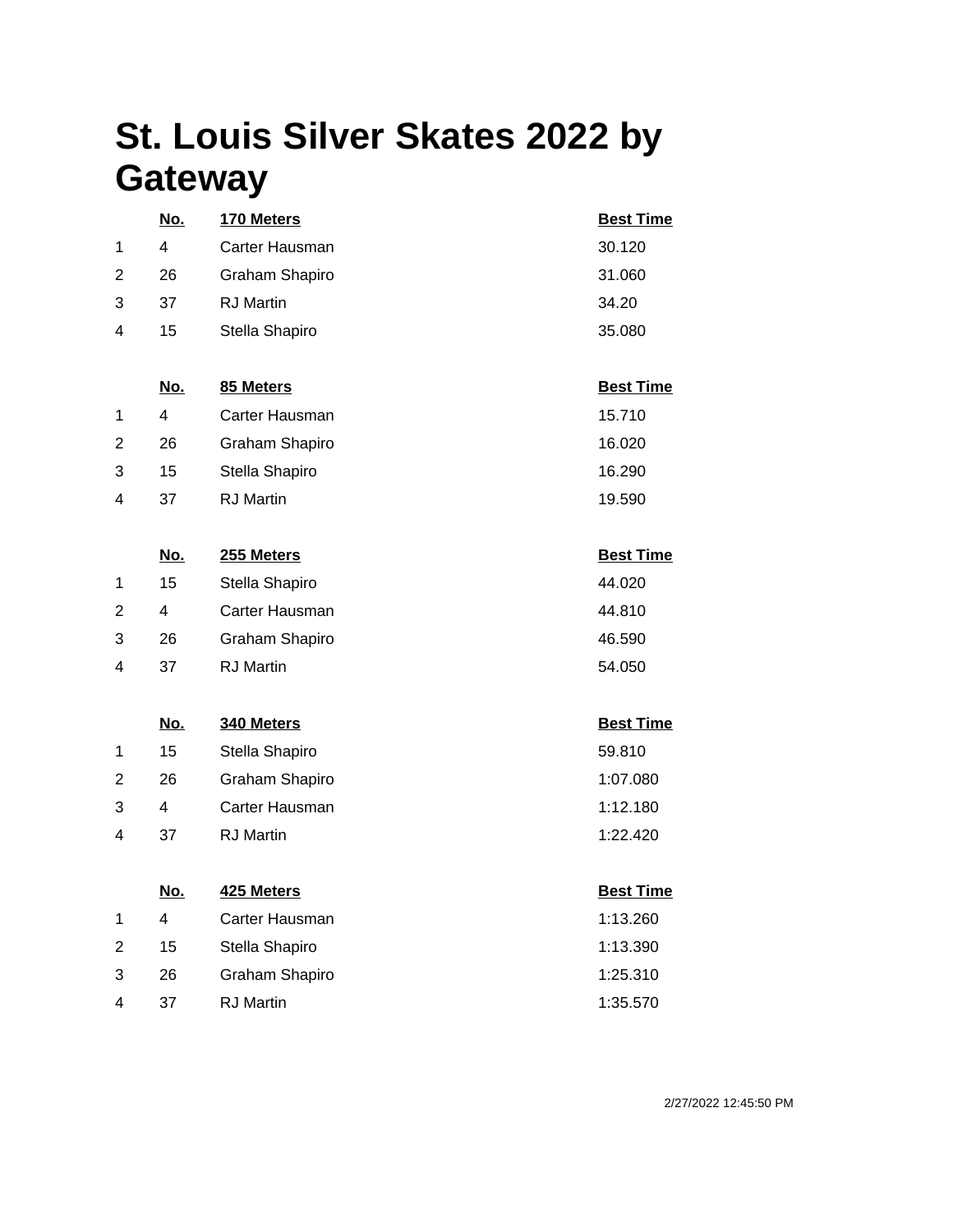#### **Sweet Tarts Mixed**

|                | <u>No.</u> | 170 Meters              | <b>Best Time</b> |
|----------------|------------|-------------------------|------------------|
| 1              | 5          | Naavya Dwivedi          | 30.370           |
| 2              | 27         | <b>Faith Krassinger</b> | 38,090           |
| 3              | 16         | Sawyer Nemeth           | 40.450           |
| $\overline{4}$ | 38         | Rishaan Dwivedi         | 43.630           |
| 5              | 52         | James Metoxen           | 48.010           |
| 6              | 49         | Aubrey Hausman          | 48.920           |
|                |            |                         |                  |
|                | <u>No.</u> | 85 Meters               | <b>Best Time</b> |
| 1              | 5          | Naavya Dwivedi          | 16.650           |

| $\mathbf{2}^{\prime}$ | 27 | <b>Faith Krassinger</b> | 20.560 |
|-----------------------|----|-------------------------|--------|
| 3                     | 16 | Sawyer Nemeth           | 23.510 |
| 4                     | 52 | James Metoxen           | 24.320 |
| 5                     | 49 | Aubrey Hausman          | 25.40  |
| 6                     | 38 | Rishaan Dwivedi         | 25.580 |

### **No. 255 Meters Best Time** 1 5 Naavya Dwivedi 48.090 2 38 Rishaan Dwivedi 56.420 3 27 Faith Krassinger 56.590 4 16 Sawyer Nemeth 58.130 5 52 James Metoxen 2012 1:10.510 6 49 Aubrey Hausman 1:13.00

| No. | 340 Meters       | <b>Best Time</b> |
|-----|------------------|------------------|
| 5   | Naavya Dwivedi   | 1:03.620         |
| .38 | Rishaan Dwivedi  | 1:15.520         |
| 27  | Faith Krassinger | 1:15.630         |
|     |                  |                  |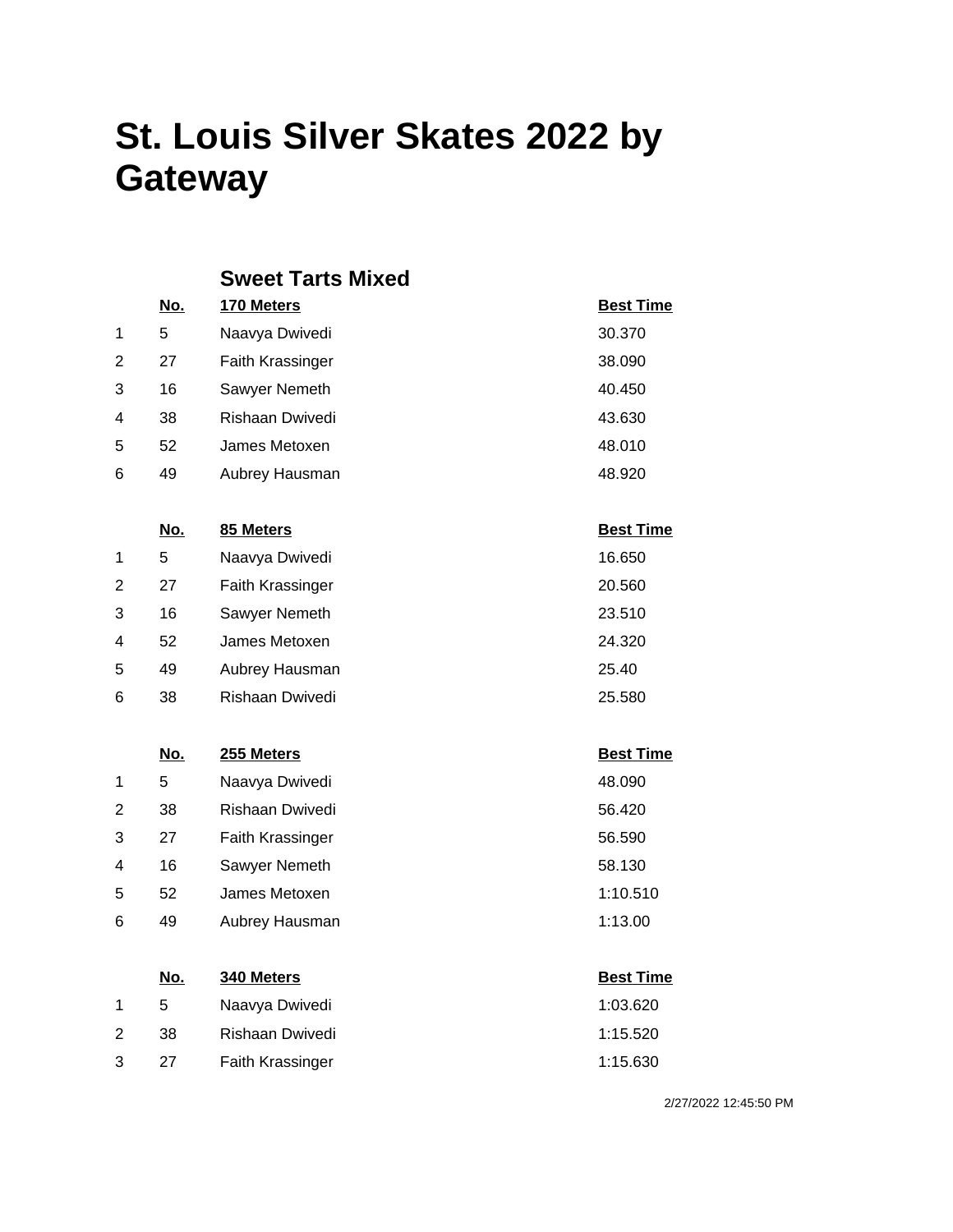| 4  | - 16 | Sawyer Nemeth  | 1:17.410 |
|----|------|----------------|----------|
| 5  | 49   | Aubrey Hausman | 2:06.460 |
| 6. | 52   | James Metoxen  | 2:13.440 |

|   | No. | 425 Meters       | <b>Best Time</b> |
|---|-----|------------------|------------------|
| 1 | 5   | Naavya Dwivedi   | 1:23.430         |
| 2 | 38  | Rishaan Dwivedi  | 1:33.890         |
| 3 | 16  | Sawyer Nemeth    | 1:35.120         |
| 4 | 27  | Faith Krassinger | 1:36.420         |
| 5 | 49  | Aubrey Hausman   | 2:01.660         |
| 6 | 52  | James Metoxen    | 2:44.770         |

|   |     | <b>Snickers Mixed</b> |                  |
|---|-----|-----------------------|------------------|
|   | No. | 333 Meters            | <b>Best Time</b> |
| 1 | 102 | <b>Phil Habecker</b>  | 59.030           |
| 2 | 99  | Zubin Chandran        | 1:05.010         |
| 3 | 100 | Grace Waitman         | 1:12.90          |
|   |     |                       |                  |

|   | No. | 222 Meters     | <b>Best Time</b> |
|---|-----|----------------|------------------|
| 1 | 102 | Phil Habecker  | 38.620           |
| 2 | 99  | Zubin Chandran | 44.40            |
| 3 | 100 | Grace Waitman  | 53.730           |
|   |     |                |                  |

|   | No. | 500 Meters     | <b>Best Time</b> |
|---|-----|----------------|------------------|
|   | 102 | Phil Habecker  | 1:26.910         |
| 2 | 99. | Zubin Chandran | 1:42.290         |
| 3 | 100 | Grace Waitman  | 2:06.260         |